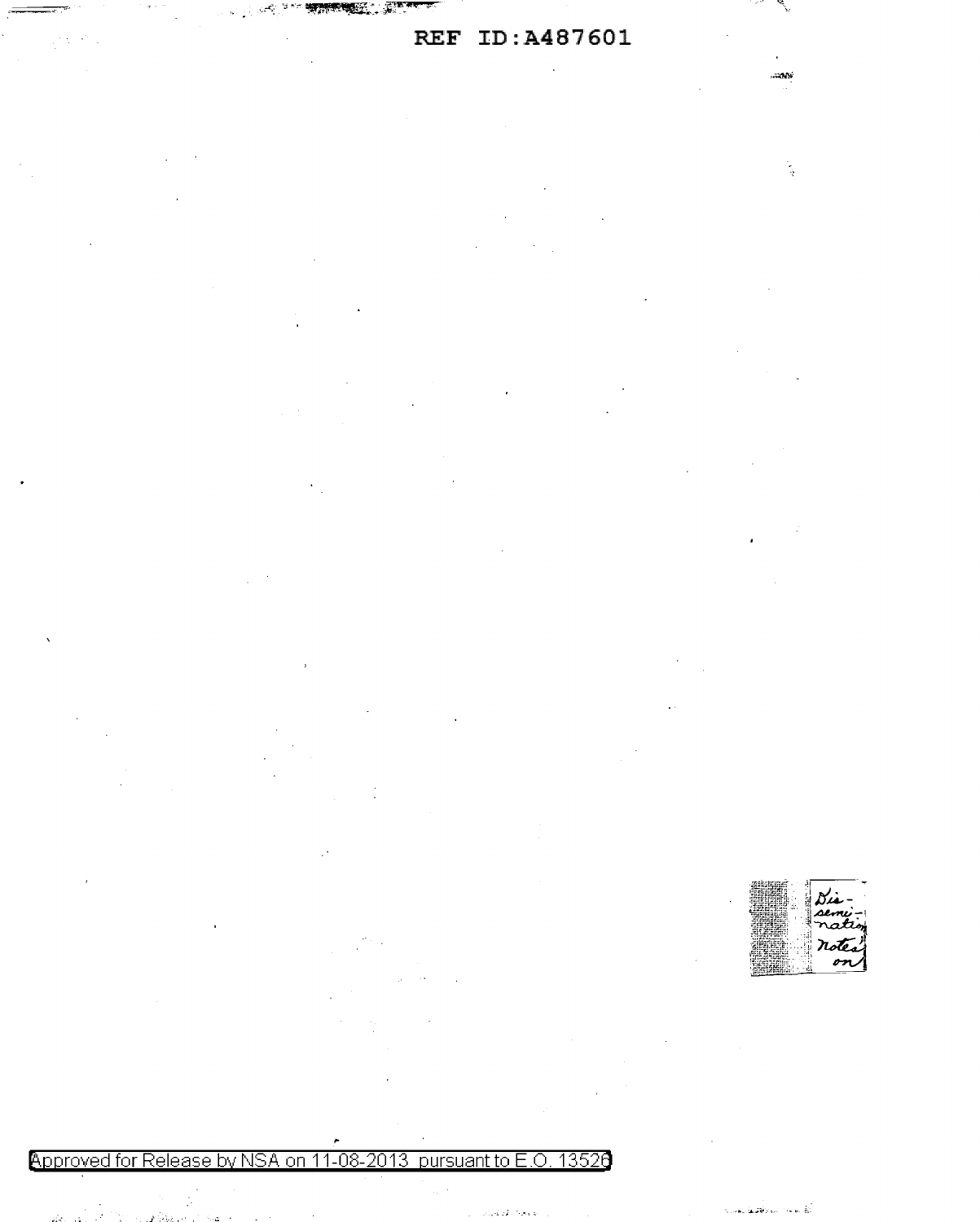$\bullet$  REF ID:A487601  $\bullet$ 



# TO BE HANDLED BY COMMISSIONED OFFICERS ONLY

# Inspection

of these documents

# is

# limited

# to the following

Mr. Knox Admiral Stark Rear Admiral Ingersoll Rear Admiral Turner Lt.Comdr. McCollum

(Secretary of the Navy) (Chief of Naval Operations) (Assistant C.N.O.) (Director, War Plans Division) (Far East Section Head, Op-16-F-2) ·-....,\_.

*/sf* A. D. KRAMER, By direction of D.N.I. (Capt.Kirk).

--------------~---------- - --